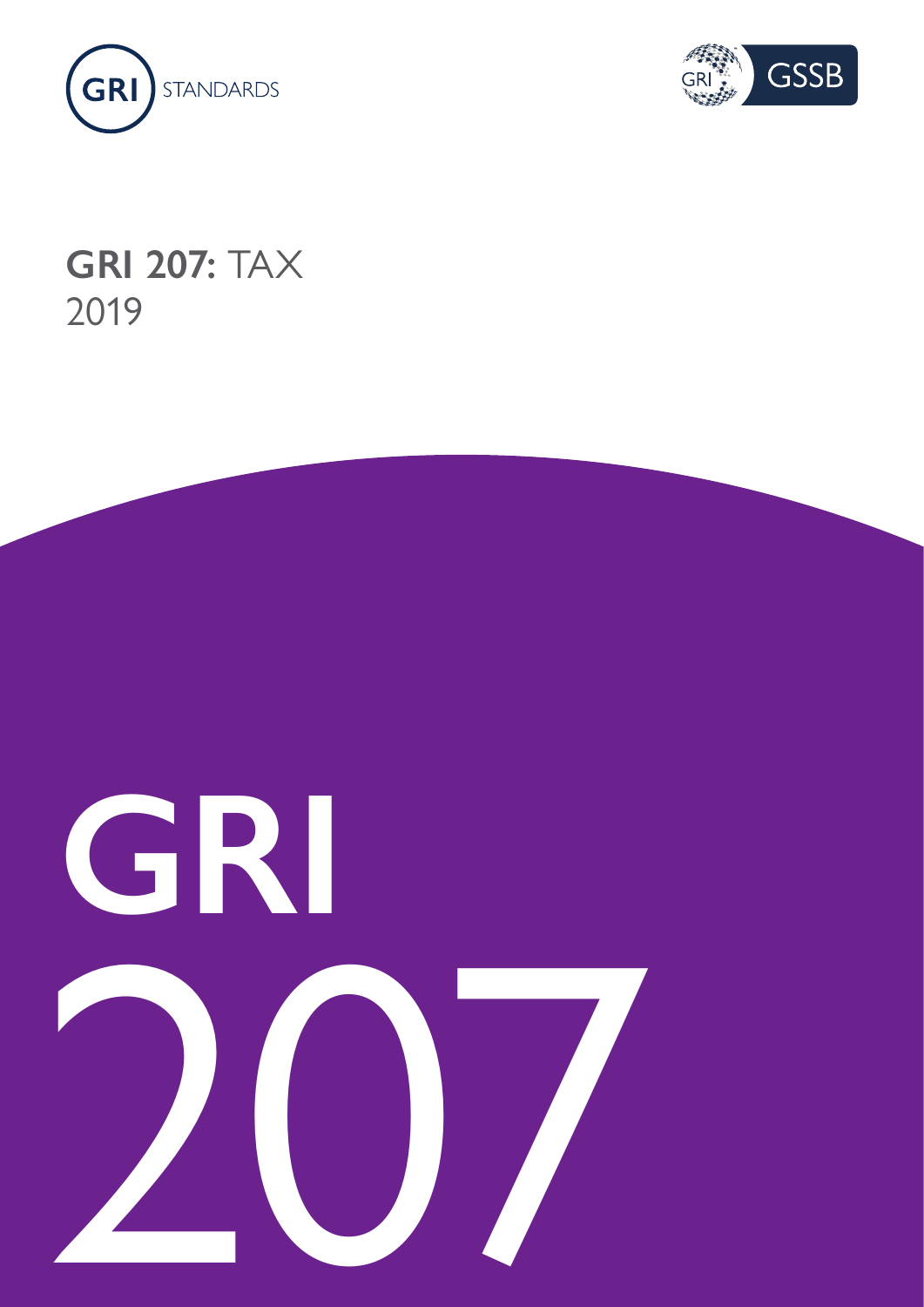## **Contents**

| <b>Introduction</b><br><b>GRI 207: Tax</b>                                     |    |
|--------------------------------------------------------------------------------|----|
|                                                                                |    |
| 2. Topic-specific disclosures<br>Disclosure 207-4 Country-by-country reporting | 10 |
| <b>Glossary</b>                                                                |    |
| <b>References</b>                                                              | 16 |

| <b>About this Standard</b>     |                                                                                                                                                                                                                                                                                        |
|--------------------------------|----------------------------------------------------------------------------------------------------------------------------------------------------------------------------------------------------------------------------------------------------------------------------------------|
| <b>Responsibility</b>          | This Standard is issued by the Global Sustainability Standards Board (GSSB). Any<br>feedback on the GRI Standards can be submitted to standards@globalreporting.org for<br>the consideration of the GSSB.                                                                              |
| <b>Scope</b>                   | GRI 207: Tax sets out reporting requirements on the topic of tax. This Standard can be<br>used by an organization of any size, type, sector or geographic location that wants to<br>report on its impacts related to this topic.                                                       |
| <b>Normative</b><br>references | This Standard is to be used together with the most recent versions of the following<br>documents:<br><b>GRI 101: Foundation</b><br><b>GRI 103: Management Approach</b><br><b>GRI Standards Glossary</b><br>In the text of this Standard, terms defined in the Glossary are underlined. |
| <b>Effective date</b>          | This Standard is effective for reports or other materials published on or after<br>1 January 2021. Earlier adoption is encouraged.                                                                                                                                                     |

**Note:** This document includes hyperlinks to other Standards. In most browsers, using **'ctrl' + click** will open external links in a new browser window. After clicking on a link, use **'alt' + left arrow** to return to the previous view.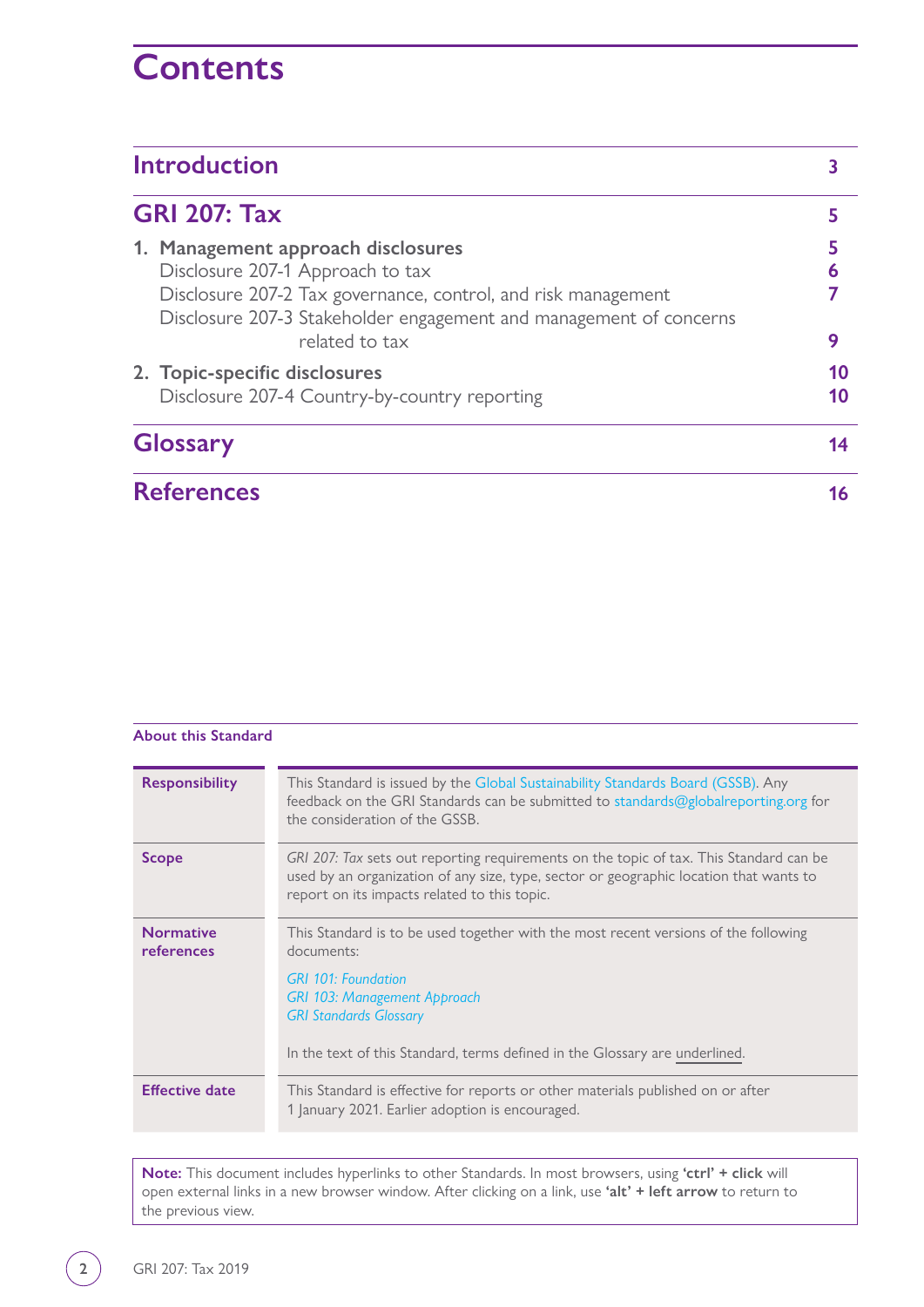# <span id="page-2-0"></span>**Introduction**

#### **A. Overview**

This Standard is part of the set of GRI Sustainability Reporting Standards (GRI Standards). The Standards are designed to be used by organizations to report about their [impacts](#page-13-1) on the economy, the environment, and society.

The GRI Standards are structured as a set of interrelated, modular standards. The full set can be downloaded at [www.globalreporting.org/standards/.](http://www.globalreporting.org/standards/)

There are three universal Standards that apply to every organization preparing a sustainability report:

*[GRI 101: Foundation](https://www.globalreporting.org/standards/media/1036/gri-101-foundation-2016.pdf) [GRI 102: General Disclosures](https://www.globalreporting.org/standards/media/1037/gri-102-general-disclosures-2016.pdf) [GRI 103: Management Approach](https://www.globalreporting.org/standards/media/1038/gri-103-management-approach-2016.pdf)*

*GRI 101: Foundation* **is the starting point for using the GRI Standards. It has essential information on how to use and reference the Standards.** 



An organization then selects from the set of topic-specific GRI Standards for reporting on its [material topics.](#page-13-2)

#### **See the [Reporting Principles for defining](https://www.globalreporting.org/standards/media/1036/gri-101-foundation-2016.pdf#page=8)  report content in** *[GRI 101: Foundation](https://www.globalreporting.org/standards/media/1036/gri-101-foundation-2016.pdf#page=8)* **for more information on how to identify material topics.**

The topic-specific GRI Standards are organized into three series: 200 (Economic topics), 300 (Environmental topics), and 400 (Social topics).

Each topic-specific Standard includes disclosures specific to that topic, and is designed to be used together with *GRI 103: Management Approach*, which is used to report the management approach for the topic.

*GRI 207: Tax* **is a topic-specific GRI Standard in the 200 series (Economic topics).**

#### **B. Using the GRI Standards and making claims**

There are two basic approaches for using the GRI Standards. For each way of using the Standards there is a corresponding claim, or statement of use, which an organization is required to include in any published materials.

1. The GRI Standards can be used as a set to prepare a sustainability report that is in accordance with the Standards. There are two options for preparing a report in accordance (Core or Comprehensive), depending on the extent of disclosures included in the report.

An organization preparing a report in accordance with the GRI Standards uses this Standard, *GRI 207: Tax*, if this is one of its material topics.

2. Selected GRI Standards, or parts of their content, can also be used to report specific information, without preparing a report in accordance with the Standards. Any published materials that use the GRI Standards in this way are to include a 'GRI-referenced' claim.

**See Section 3 of** *[GRI 101: Foundation](https://www.globalreporting.org/standards/media/1036/gri-101-foundation-2016.pdf#page=21)* **for more information on how to use the GRI Standards, and the specific claims that organizations are required to include in any published materials.**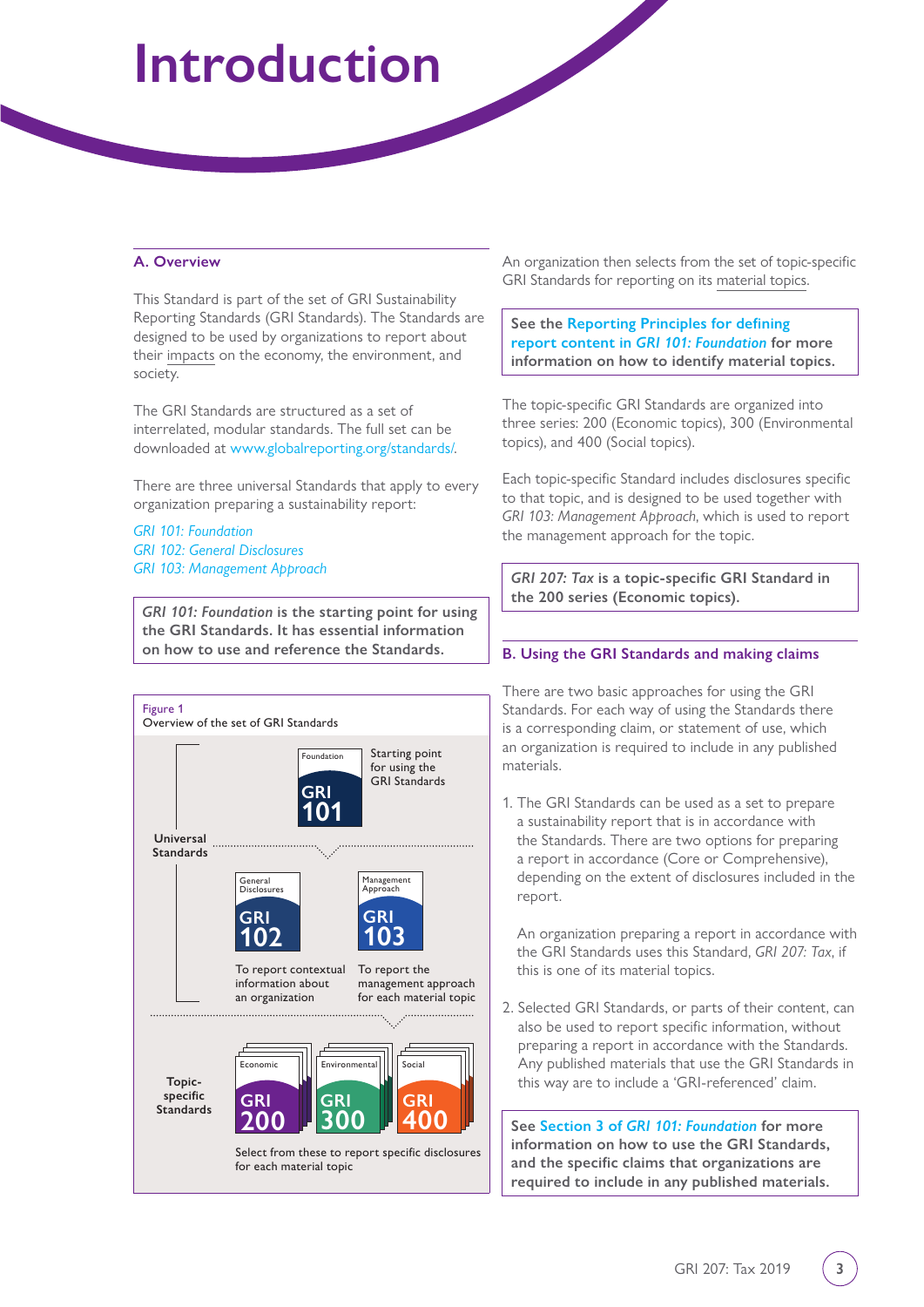Reasons for omission as set out in *GRI 101: Foundation* are applicable to this Standard. See [clause 3.2 in](https://www.globalreporting.org/standards/media/1036/gri-101-foundation-2016.pdf#page=24) *GRI 101* for requirements on reasons for omission.

#### **C. Requirements, recommendations and guidance**

The GRI Standards include:

**Requirements.** These are mandatory instructions. In the text, requirements are presented in **bold font** and indicated with the word 'shall'. Requirements are to be read in the context of recommendations and guidance; however, the organization is not required to comply with recommendations or guidance in order to claim that a report has been prepared in accordance with the Standards.

**Recommendations.** These are cases where a particular course of action is encouraged, but not required. In the text, the word 'should' indicates a recommendation.

**Guidance.** These sections include background information, explanations, and examples to help organizations better understand the requirements.

An organization is required to comply with all applicable requirements in order to claim that its report has been prepared in accordance with the GRI Standards. See *[GRI 101: Foundation](https://www.globalreporting.org/standards/media/1036/gri-101-foundation-2016.pdf#page=21)* for more information.

#### **D. Background context**

In the context of the GRI Standards, the economic dimension of sustainability concerns an organization's impacts on the economic conditions of its stakeholders, and on economic systems at local, national, and global levels. It does not focus on the financial condition of an organization.

The Standards in the Economic series (200) address the flow of capital among different stakeholders, and the main economic impacts of an organization throughout society.

*GRI 207* addresses the topic of tax.

Taxes are important sources of government revenue and are central to the fiscal policy and macroeconomic stability of countries.

They are acknowledged by the United Nations to play a vital role in achieving the Sustainable Development Goals.1 They are also a key mechanism by which organizations contribute to the economies of the countries in which they operate.

Taxes paid by an organization reflect that profitability depends on many factors external to the organization, including access to workers, markets, public infrastructure and services, natural resources, and a public administration.

Organizations have an obligation to comply with tax legislation, and a responsibility to their stakeholders to meet expectations of good tax practices. If organizations seek to minimize their tax obligation in a jurisdiction, they might deprive the government of revenue. This could lead to reduced investment in public infrastructure and services, increase in government debt, or shifting of the tax obligation onto other tax payers.

Perceptions of tax avoidance by an organization could also undermine tax compliance more broadly, by driving other organizations to engage in aggressive tax planning based on the view that they might otherwise be at a competitive disadvantage. This can lead to increasing costs associated with tax regulation and enforcement.

Public reporting on tax increases transparency and promotes trust and credibility in the tax practices of organizations and in the tax systems. It enables stakeholders to make informed judgments about an organization's tax positions. Tax transparency also informs public debate and supports the development of socially desirable tax policy.

The disclosures in this Standard are designed to help an organization understand and communicate its management approach in relation to tax, and to report its revenue, tax, and business activities on a country-bycountry basis.

#### *Country-by-country reporting*

Country-by-country reporting involves the reporting of financial, economic, and tax-related information for each jurisdiction in which an organization operates. This indicates the organization's scale of activity and the contribution it makes through tax in these jurisdictions.

In combination with the management approach disclosures, country-by-country reporting gives insight into the organization's tax practices in different jurisdictions. It can also signal to stakeholders any potential reputational and financial risks in the organization's tax practices.

1 United Nations (UN) Resolution, *Transforming our world: the 2030 Agenda for Sustainable Development*, 2015. (See in particular Target 17.1: 'Strengthen domestic resource mobilization, including through international support to developing countries, to improve domestic capacity for tax and other revenue collection,' under Goal 17: 'Strengthen the means of implementation and revitalize the global partnership for sustainable development.')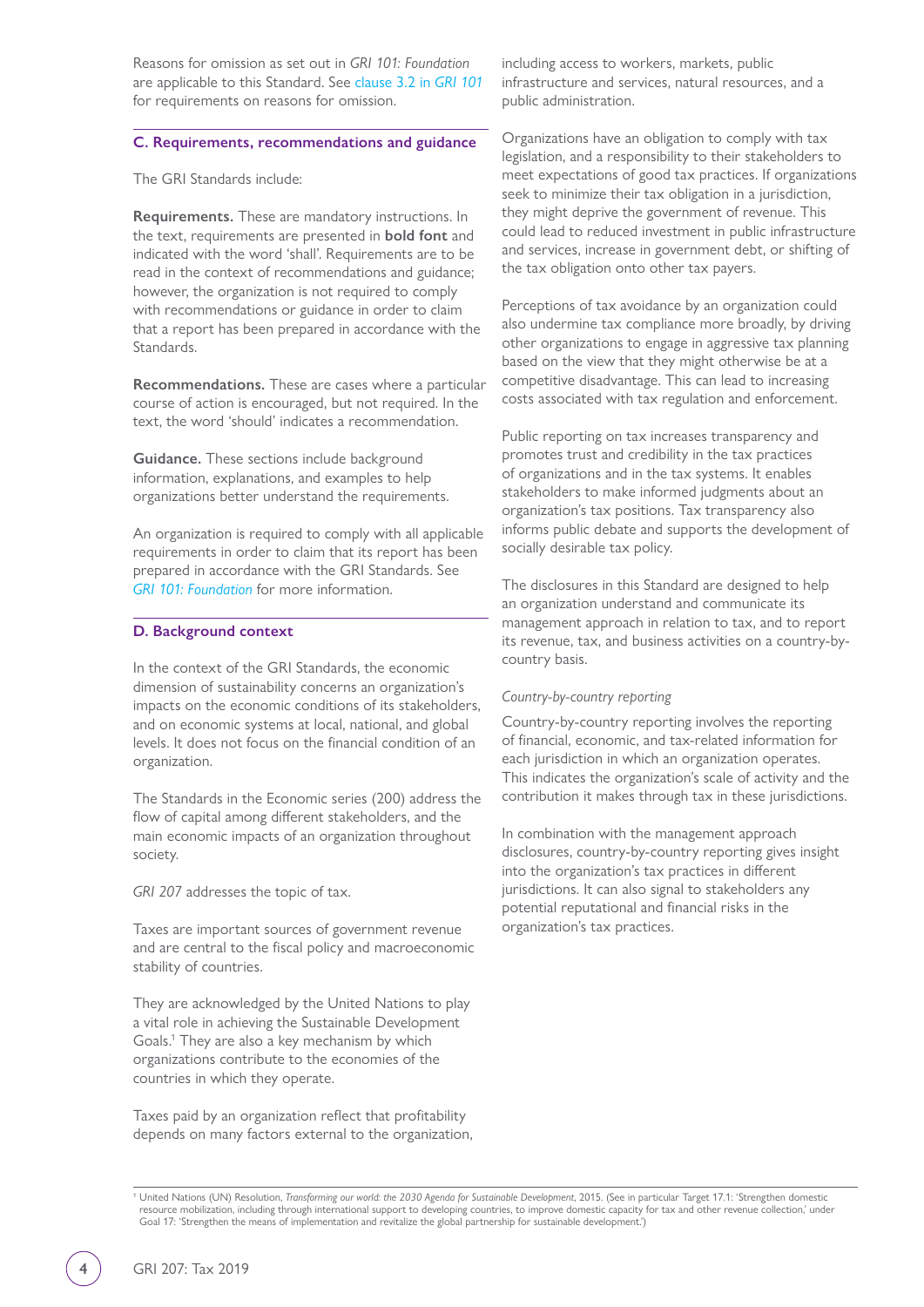<span id="page-4-0"></span>

This Standard includes disclosures on the management approach and topic-specific disclosures. These are set out in the Standard as follows:

- Management approach disclosures
	- Disclosure 207-1 Approach to tax
	- Disclosure 207-2 Tax governance, control, and risk management
	- Disclosure 207-3 Stakeholder engagement and management of concerns related to tax
- Topic-specific disclosures
	- Disclosure 207-4 Country-by-country reporting

## **1. Management approach disclosures**

Management approach disclosures are a narrative explanation of how an organization manages a material topic, the associated impacts, and stakeholders' reasonable expectations and interests. Any organization that claims its report has been prepared in accordance with the GRI Standards is required to report on its management approach for every material topic.

An organization that has identified tax as a material topic is required to report its management approach for this topic using both the disclosures in *GRI 103: Management Approach* and the management approach disclosures in this section.

The disclosures in this section focus on how an organization manages tax. This section is therefore designed to supplement – and not to replace – the content in *GRI 103*.

#### **Reporting requirements**

**1.1** The reporting organization shall report its management approach for tax using *GRI 103*: *[Management Approach](https://www.globalreporting.org/standards/media/1038/gri-103-management-approach-2016.pdf)***.**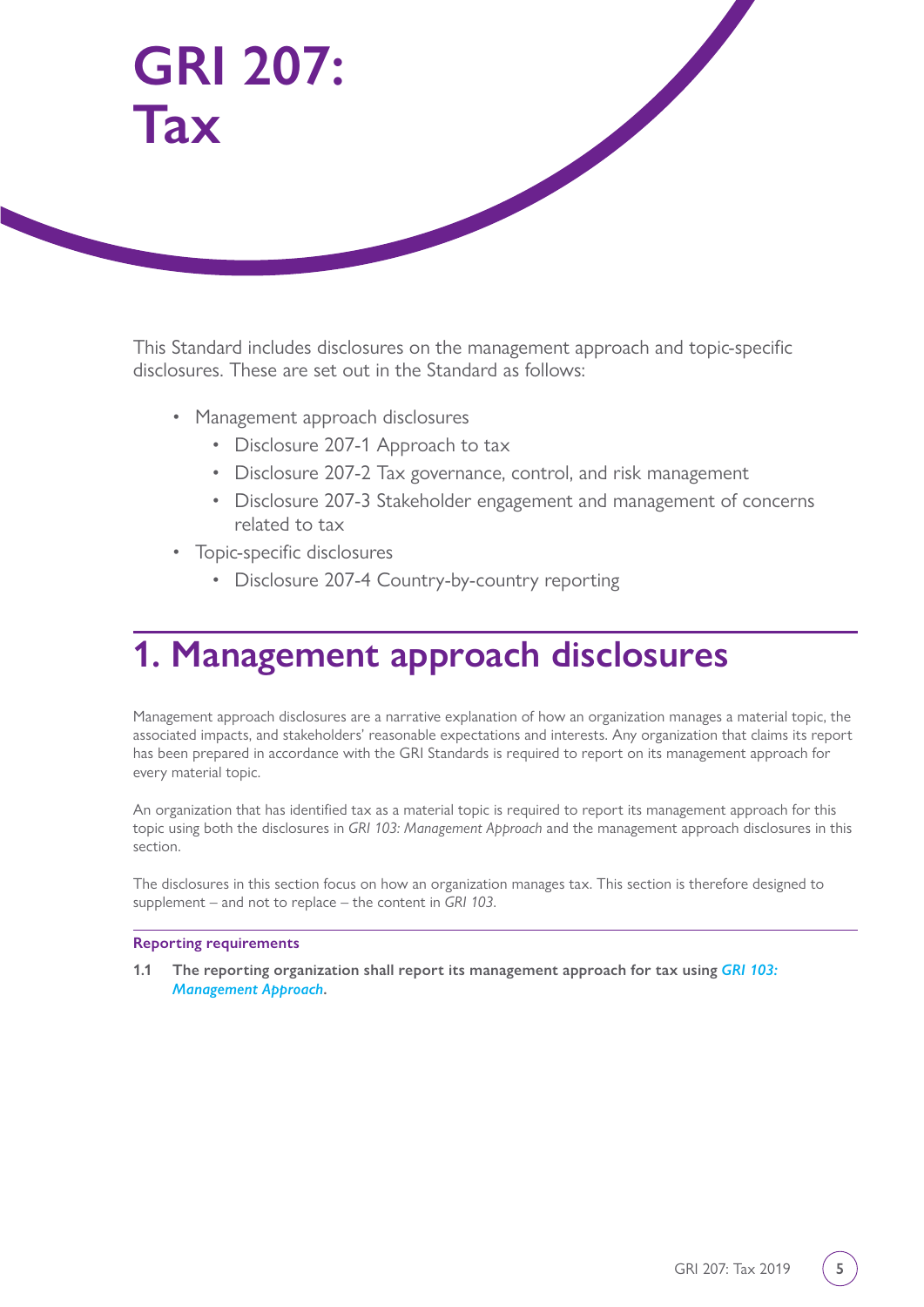## <span id="page-5-0"></span>**Disclosure 207-1** Approach to tax

#### **Reporting requirements**

**The reporting organization shall report the following information:**

- **a. A description of the approach to tax, including:**
	- **i. whether the organization has a tax strategy and, if so, a link to this strategy if publicly available;**
	- **ii. the [governance body](#page-13-4) or executive-level position within the organization that formally reviews and approves the tax strategy, and the frequency of this review;**
	- **iii. the approach to regulatory compliance;**
	- **iv. how the approach to tax is linked to the business and [sustainable development](#page-14-0) strategies of the organization.**

#### **Guidance**

**Disclosure 207-1**

#### *Background*

An organization's approach to tax defines how the organization balances tax compliance with business activities and ethical, societal, and sustainable development-related expectations. It can include the organization's tax principles, its attitude to tax planning, the degree of risk the organization is willing to accept, and the organization's approach to engaging with tax authorities.

An organization's approach to tax is often described in a tax strategy, but it could also be described in equivalent documents, such as policies, standards, principles, or codes of conduct.

#### *Guidance for Disclosure 207-1-a*

The reporting organization can illustrate its approach to tax by providing examples drawn from its tax practices. For example, the organization can provide an overview of its use of tax havens, the types of tax incentive it uses, or its approach to transfer pricing. These examples help demonstrate the organization's risk appetite and the tax practices deemed acceptable and unacceptable by the organization and its [highest governance body.](#page-13-3)

#### *Guidance for Disclosure 207-1-a-i*

If the organization has a tax strategy but the strategy is not publicly available, the organization can provide an abstract or summary of the strategy.

If the organization has a tax strategy that applies to a smaller number of entities or tax jurisdictions than reported in Disclosure 207-4, the organization may report this strategy and list the entities or tax jurisdictions to which the strategy applies.

In addition to the overall strategy, if the organization has tax strategies that apply to individual entities or tax jurisdictions, the organization can explain any relevant differences between these strategies.

#### *Guidance for Disclosure 207-1-a-iii*

When describing its approach to regulatory compliance, the organization can describe any statements in its tax strategy or equivalent documents regarding its intention with respect to the tax laws in the jurisdictions in which it operates. For example, the organization can describe whether it seeks to comply with the letter and the spirit of the law. That is, whether the organization takes reasonable steps to determine and follow the intention of the legislature.<sup>2</sup>

#### *Guidance for Disclosure 207-1-a-iv*

When describing how its approach to tax is linked to its business strategy, the organization can explain how its tax planning is aligned with its commercial activities. The description can include any relevant statements from its tax strategy or equivalent documents.

When describing how its approach to tax is linked to its sustainable development strategy, the organization can explain the following:

- Whether it considered the economic and social impacts of its approach to tax when developing its tax strategy.
- Any organizational commitments to sustainable development in the jurisdictions in which it operates and whether its approach to tax is aligned with these commitments.

2 Organisation for Economic Co-operation and Development (OECD), 'Taxation', *OECD Guidelines for Multinational Enterprises*, pp. 60-63, 2011.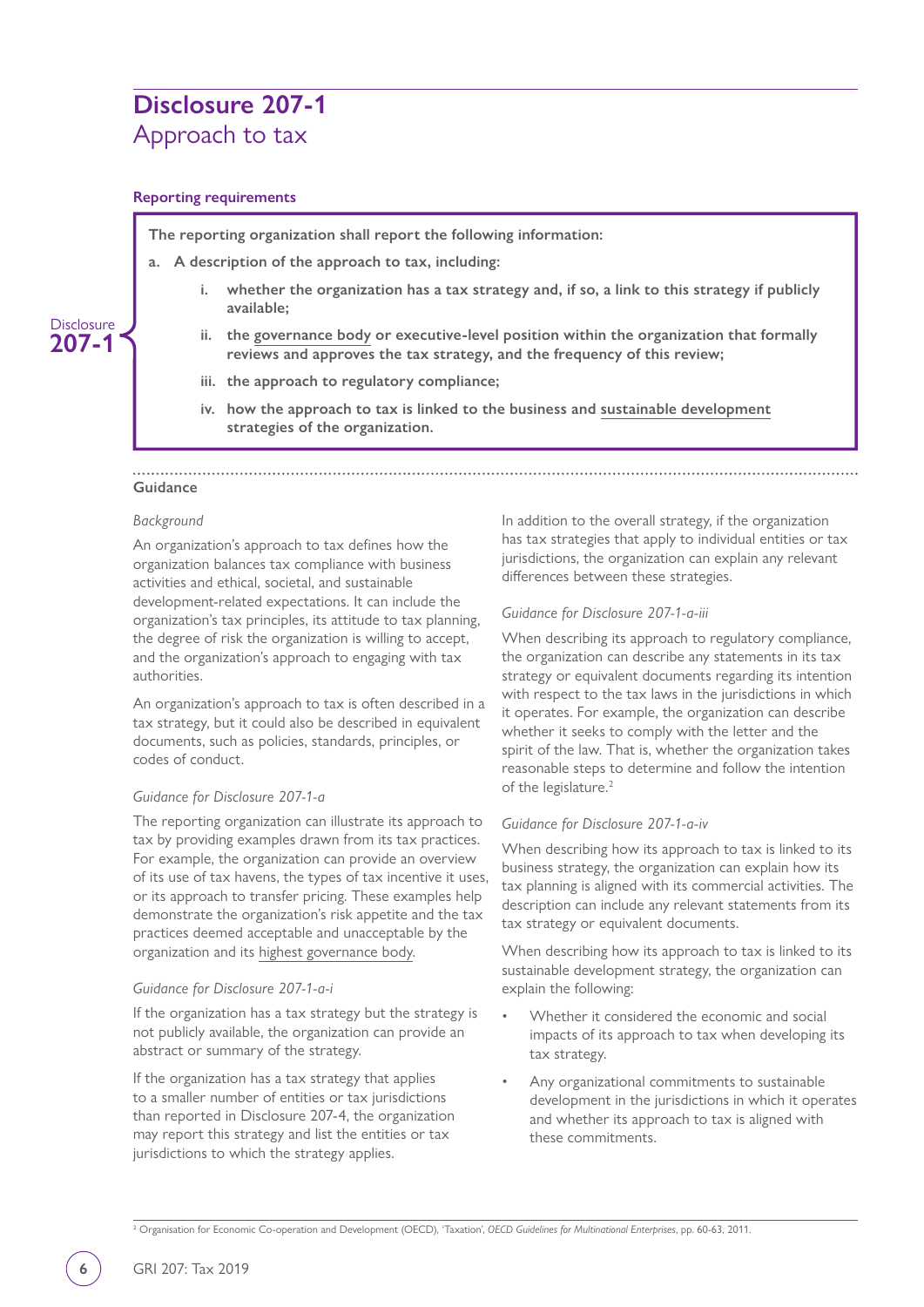## <span id="page-6-0"></span>**Disclosure 207-2**

### Tax governance, control, and risk management

#### **Reporting requirements**

**The reporting organization shall report the following information:**

- **a. A description of the tax governance and control framework, including:**
	- **i. the [governance body](#page-13-4) or executive-level position within the organization accountable for compliance with the tax strategy;**
	- how the approach to tax is embedded within the organization;
	- **iii. the approach to tax risks, including how risks are identified, managed, and monitored;**
	- **iv. how compliance with the tax governance and control framework is evaluated.**
- **b. A description of the mechanisms for reporting concerns about unethical or unlawful behavior and the organization's integrity in relation to tax.**
- **c. A description of the assurance process for disclosures on tax and, if applicable, a reference to the assurance report, statement, or opinion.**

#### **Guidance**

#### *Background*

Having robust governance, control, and risk management . systems in place for tax can be an indication that the reported approach to tax and tax strategy are well embedded in an organization and that the organization is effectively monitoring its compliance obligations. Reporting this information reassures stakeholders that the organization's practices reflect the statements it has made about its approach to tax in its tax strategy or equivalent documents.

#### *Guidance for Disclosure 207-2-a*

When describing the tax governance and control framework, the reporting organization can provide examples of effective implementation of its tax governance, control, and risk management systems.

#### *Guidance for Disclosure 207-2-a-i*

If the [highest governance body](#page-13-3) in an organization is accountable for compliance with the tax strategy, the organization can specify the degree to which the highest governance body has oversight of compliance. The organization can also specify any accountability for compliance delegated to executive-level positions within the organization.

#### *Guidance for Disclosure 207-2-a-ii*

When reporting how the approach to tax is embedded within the organization, the organization can describe processes, projects, programs, and initiatives that support adherence to the approach to tax and tax strategy.

Examples of such initiatives can include:

- training and guidance provided to relevant employees on the link between tax strategy, business strategy, and sustainable development;
- remuneration or incentive schemes for the person(s) responsible for implementing the tax strategy;
- succession-planning for positions within the organization that are responsible for tax;
- participation in tax transparency initiatives or representative associations that seek to develop best practice around disclosures on tax or educate stakeholders on tax-related issues.

#### *Guidance for Disclosure 207-2-a-iii*

Tax risks are risks associated with the organization's tax practices that might lead to a negative effect on the goals of the organization, or to financial or reputational damage. These include compliance risks or risks such as those related to uncertain tax positions, changes in legislation, or a perception of aggressive tax practices.

When reporting on the approach to tax risks, the organization can describe its risk appetite and tolerance and provide examples of tax practices it has avoided because they are misaligned with its approach to tax and tax strategy. Risk appetite and tolerance indicate the degree of risk the organization is willing to accept in determining its tax positions.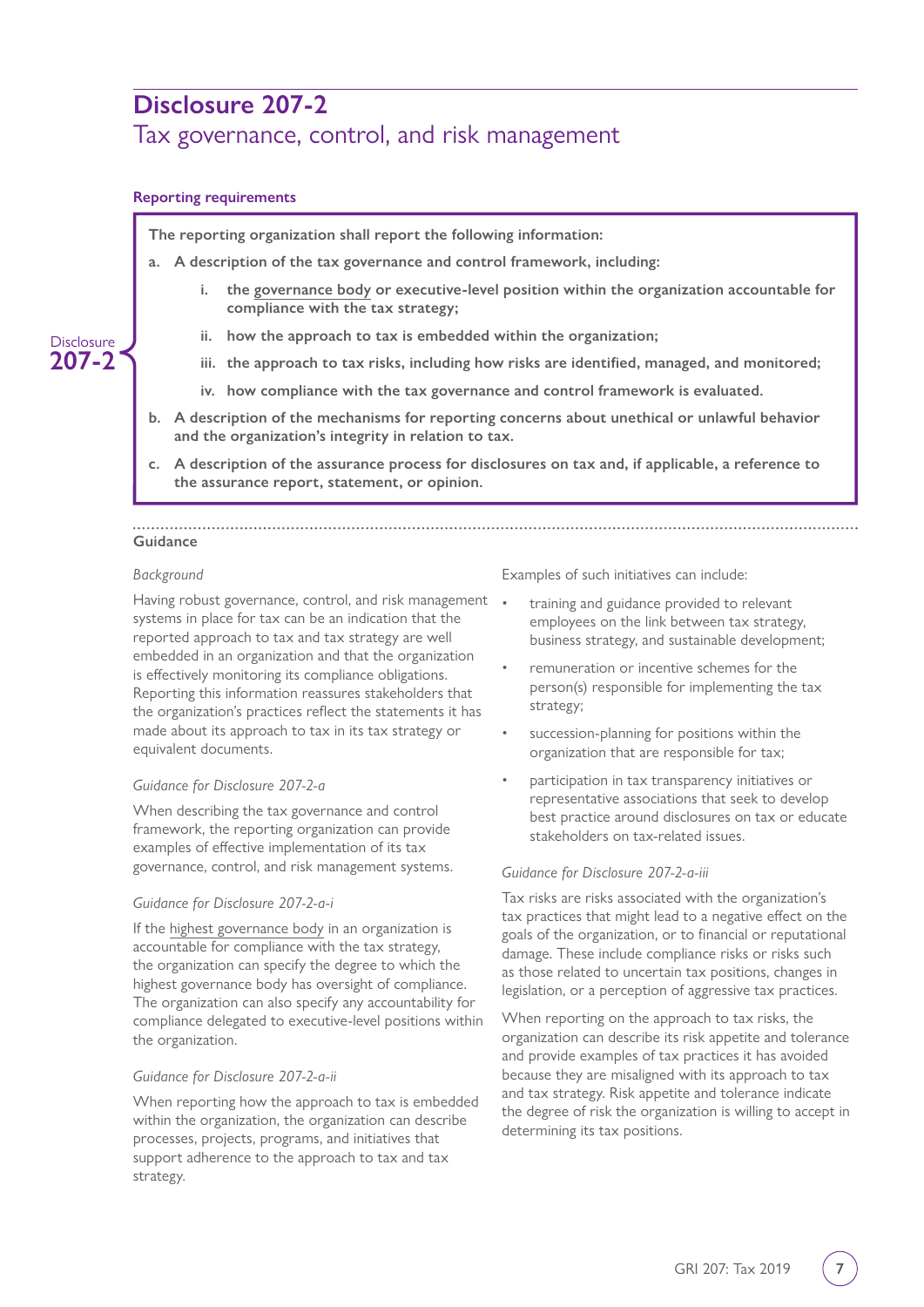#### **Disclosure 207-2 Continued**

When reporting how tax risks are identified, managed, and monitored, the organization can:

- describe the role of the [highest governance body](#page-13-3) in the tax risk management process;
- describe how the tax risk management process is communicated and embedded across the organization;
- refer to any internal control frameworks or generally accepted risk management principles that are applied to tax.

#### *Guidance for Disclosure 207-2-a-iv*

When reporting how compliance with the tax governance and control framework is evaluated, the organization can describe the process through which the tax governance and control framework is monitored, tested, and maintained. An example of this is giving an internal auditor accountability for undertaking annual reviews of the tax department's compliance with the tax governance and control framework.

The organization can also specify the degree to which the highest governance body has oversight of the design, implementation, and effectiveness of the tax governance and control framework.

#### *Guidance for Disclosure 207-2-b*

One example of a mechanism for [stakeholders](#page-14-1) to report concerns about unethical or unlawful behavior, or about activities that compromise the organization's integrity in relation to tax, is whistleblowing.

Disclosure 207-2-b is related to [Disclosure 102-17](https://www.globalreporting.org/standards/media/1037/gri-102-general-disclosures-2016.pdf#page=17) in *GRI 102: General Disclosures 2016*. If the information reported by the organization in Disclosure 102-17 covers mechanisms used for reporting concerns about unethical or unlawful behavior and the organization's integrity in relation to tax, the organization can provide a reference to this information.

#### *Guidance for Disclosure 207-2-c*

Disclosure 207-2-c is related to [Disclosure 102-56](https://www.globalreporting.org/standards/media/1037/gri-102-general-disclosures-2016.pdf#page=41) in *GRI 102: General Disclosures 2016*. If the assurance process for disclosures on tax has been completed as part of another assurance process, the organization can provide a reference to this information reported in Disclosure 102-56 or elsewhere.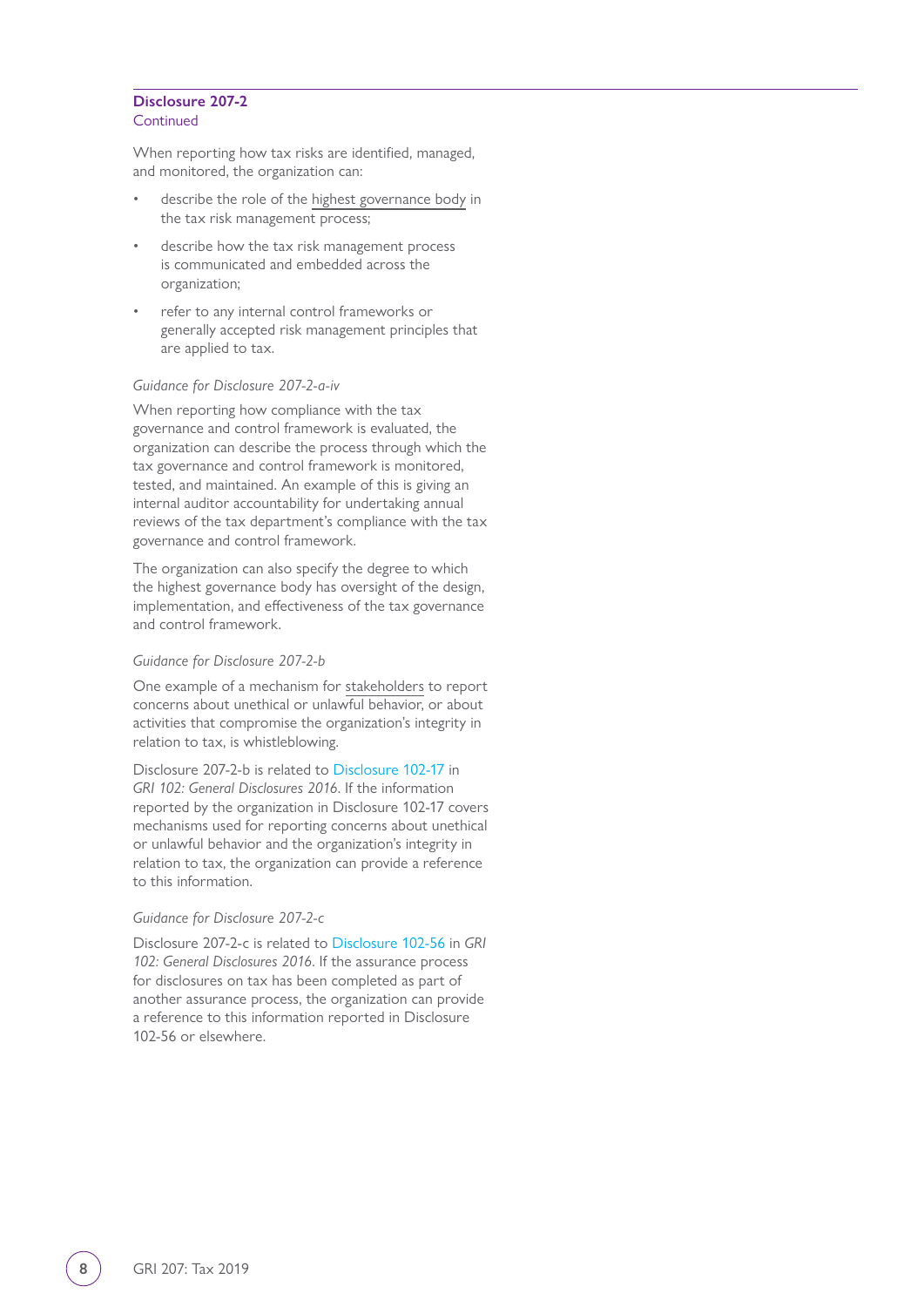### <span id="page-8-0"></span>**Disclosure 207-3**

## Stakeholder engagement and management of concerns related to tax

#### **Reporting requirements**

**The reporting organization shall report the following information:**

- **a. A description of the approach to [stakeholder](#page-14-1) engagement and management of stakeholder concerns related to tax, including:**
	- **i. the approach to engagement with tax authorities;**
	- the approach to public policy advocacy on tax;
	- **iii. the processes for collecting and considering the views and concerns of stakeholders, including external stakeholders.**

#### **Guidance**

**Disclosure 207-3**

#### *Background*

Organizations' tax practices are of interest to various stakeholders. The approach an organization takes to engaging with stakeholders has the potential to influence its reputation and position of trust. This includes how the organization engages with tax authorities in the development of tax systems, legislation, and administration.

Stakeholder engagement can enable the organization to understand evolving expectations related to tax. It can give the organization insight into potential future regulatory changes and enable the organization to better manage its risks and impacts.

#### *Guidance for Disclosure 207-3-a-i*

The approach to engagement with tax authorities can include participating in cooperative compliance agreements, seeking active real-time audit, seeking clearance for all significant transactions, engaging on tax risks, and seeking advance pricing agreements.

#### *Guidance for Disclosure 207-3-a-ii*

When reporting the approach to public policy advocacy on tax, the reporting organization can describe:

- its lobbying activities related to tax;
- its stance on significant issues related to tax that it addresses in its public policy advocacy, and any differences between its advocacy positions and its stated policies, goals, or other public positions;
- whether it is a member of, or contributes to, any representative associations or committees that participate in public policy advocacy on tax, including:
	- the nature of this contribution:
	- any differences between the organization's stated policies, goals, or other public positions on significant issues related to tax, and the positions of the representative associations or committees.

Disclosure 207-3-a-ii is related to the reporting requirements in *[GRI 415: Public Policy 2016](https://www.globalreporting.org/standards/media/1030/gri-415-public-policy-2016.pdf)*. If the organization has identified public policy as a [material](#page-13-2)  [topic](#page-13-2) and has reported information in *GRI 415* that covers the organization's public policy advocacy on tax, the organization can provide a reference to this information.

#### *Guidance for Disclosure 207-3-a-iii*

When reporting the processes for collecting and considering the views and concerns of stakeholders, the organization can describe how the processes enable stakeholders to participate in this engagement. The organization can also provide examples of how stakeholder feedback has influenced the approach to tax, the tax strategy, or the tax practices of the organization.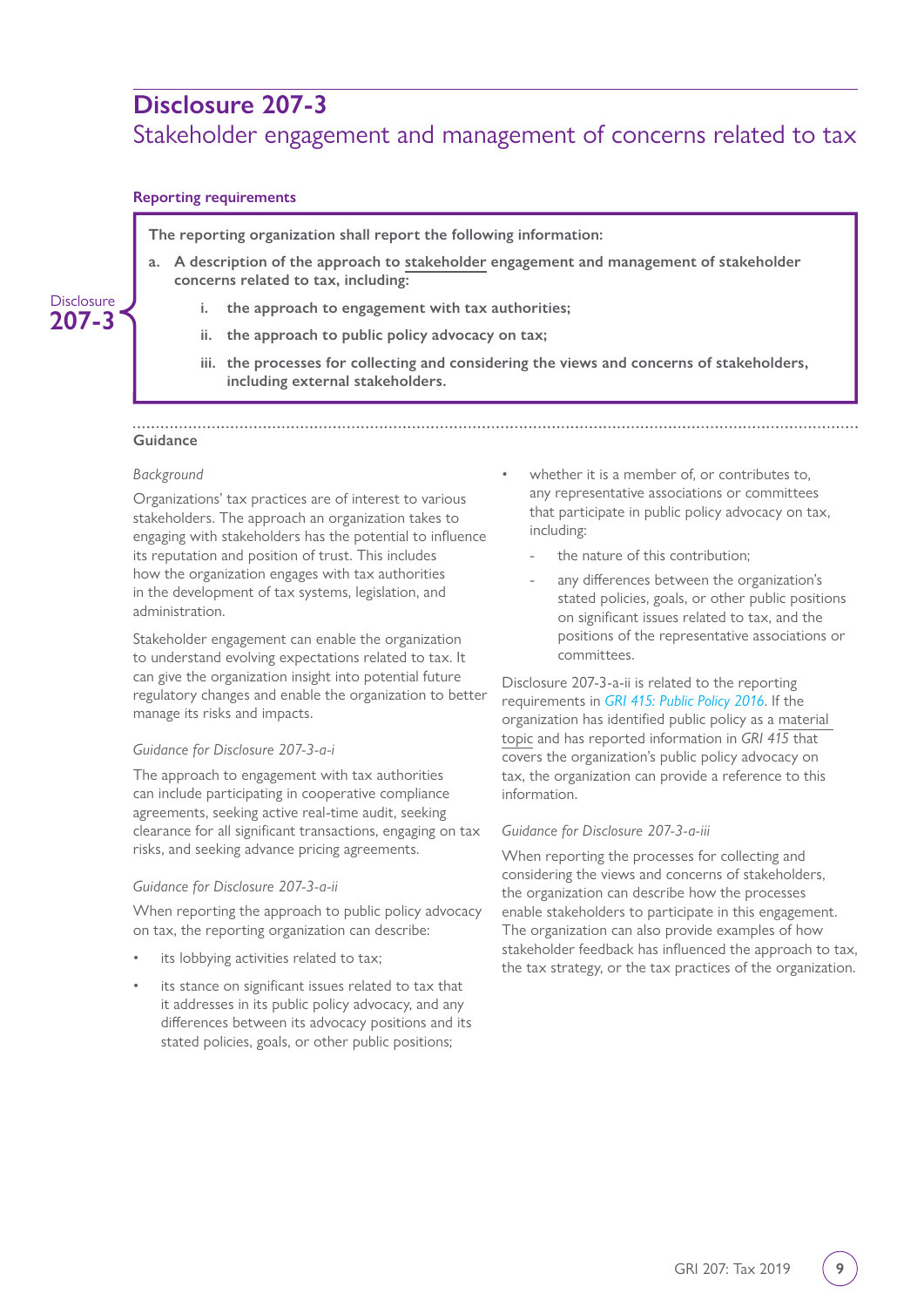## <span id="page-9-0"></span>**2. Topic-specific disclosures**

### **Disclosure 207-4** Country-by-country reporting

#### **Reporting requirements**



**2.2.2 for Disclosure 207-4-b-ix, include corporate income tax accrued in the time period reported in Disclosure 207-4-c and exclude deferred corporate income tax and provisions for uncertain tax positions;**

**information filed on public record, the organization shall provide an explanation for this** 

**2.2.3 in cases where an entity is deemed not to be resident in any tax jurisdiction, provide the information for this stateless entity separately.**

**difference;**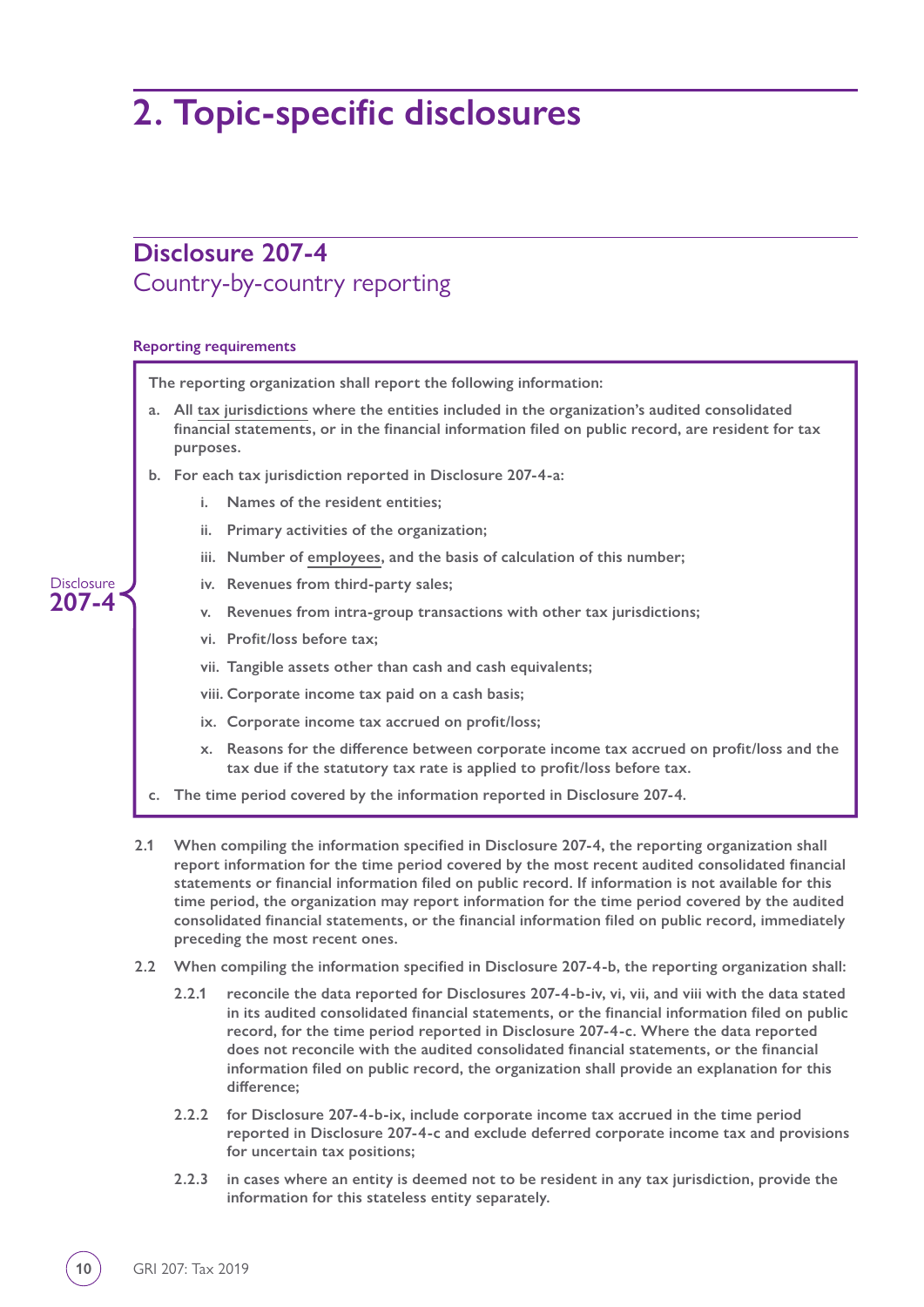#### **Disclosure 207-4 Continued**

## **Reporting recommendations**

- 2.3 The reporting organization should report the following additional information for each tax jurisdiction reported in Disclosure 207-4-a:
	- 2.3.1 Total [employee](#page-13-5) [remuneration;](#page-13-6)
	- 2.3.2 Taxes withheld and paid on behalf of employees;
	- 2.3.3 Taxes collected from customers on behalf of a tax authority;
	- 2.3.4 Industry-related and other taxes or payments to governments;
	- 2.3.5 Significant uncertain tax positions;
	- 2.3.6 Balance of intra-company debt held by entities in the tax jurisdiction, and the basis of calculation of the interest rate paid on the debt.

#### **Guidance**

#### *Background*

Country-by-country reporting is the reporting of financial, economic, and tax-related information for each jurisdiction in which the organization operates.

#### *Guidance for Disclosure 207-4-a*

In the context of this Standard, [tax jurisdictions](#page-14-2) are identified according to where the entities included in the organization's audited consolidated financial statements, or in the financial information filed on public record, are resident for tax purposes. These entities include permanent establishments and dormant entities.

#### *Guidance for Disclosure 207-4-b*

Unless otherwise stated, country-by-country information is to be reported at the level of tax jurisdictions and not at the level of individual entities.

Number of employees, revenues, profit/loss before tax, and tangible assets other than cash and cash equivalents are indicators of the organization's scale of activity within a tax jurisdiction. When considered in conjunction with the other required and recommended information, they can inform assessments about the level of taxes being paid in a jurisdiction.

In addition to this information, the organization can report any other information relevant for understanding the scale of its activity within a jurisdiction.

If the reporting organization cannot report all required information for all the tax jurisdictions reported in Disclosure 207-4-a, it may use reasons for omission as set out in *GRI 101: Foundation 2016*. The organization is required to describe the specific information that has been omitted and provide a reason for this omission as set out in *GRI 101*. See [clause 3.2 in](https://www.globalreporting.org/standards/media/1036/gri-101-foundation-2016.pdf#page=24) *GRI 101* for requirements on reasons for omission.

If complete reporting for a tax jurisdiction is not possible because the organization holds a minority shareholding

or is the non-operating joint venture partner in an entity, the organization may specify that this information is unavailable as the reason for omission and provide a reference to the majority shareholder or operating partner.

The organization can also report any contextual information necessary to understand how data has been compiled, such as any standards, methodologies, and assumptions used.

#### *Guidance for Disclosure 207-4-b-i*

Disclosure 207-4-b-i is related to [Disclosure 102-45](https://www.globalreporting.org/standards/media/1037/gri-102-general-disclosures-2016.pdf#page=33) in *GRI 102: General Disclosures 2016*. Disclosure 102-45 requires the organization to report a list of all entities included in its consolidated financial statements or equivalent documents. Disclosure 207-4-b-i requires the organization to report a list of entities by tax jurisdiction.

If the organization's publicly available audited consolidated financial statements, or the financial information filed on public record, include a list of all its entities by tax jurisdiction, the organization can provide a reference to this information.

When reporting the names of the resident entities for a tax jurisdiction, the organization can specify if any of the entities are dormant.

#### *Guidance for Disclosure 207-4-b-ii*

When reporting its primary activities in a tax jurisdiction, the organization can provide a general description such that a report reader can clearly identify the organization's main activities in the jurisdiction, for example, sales, marketing, manufacturing, or distribution. The organization is not required to list the activities of each entity in the jurisdiction.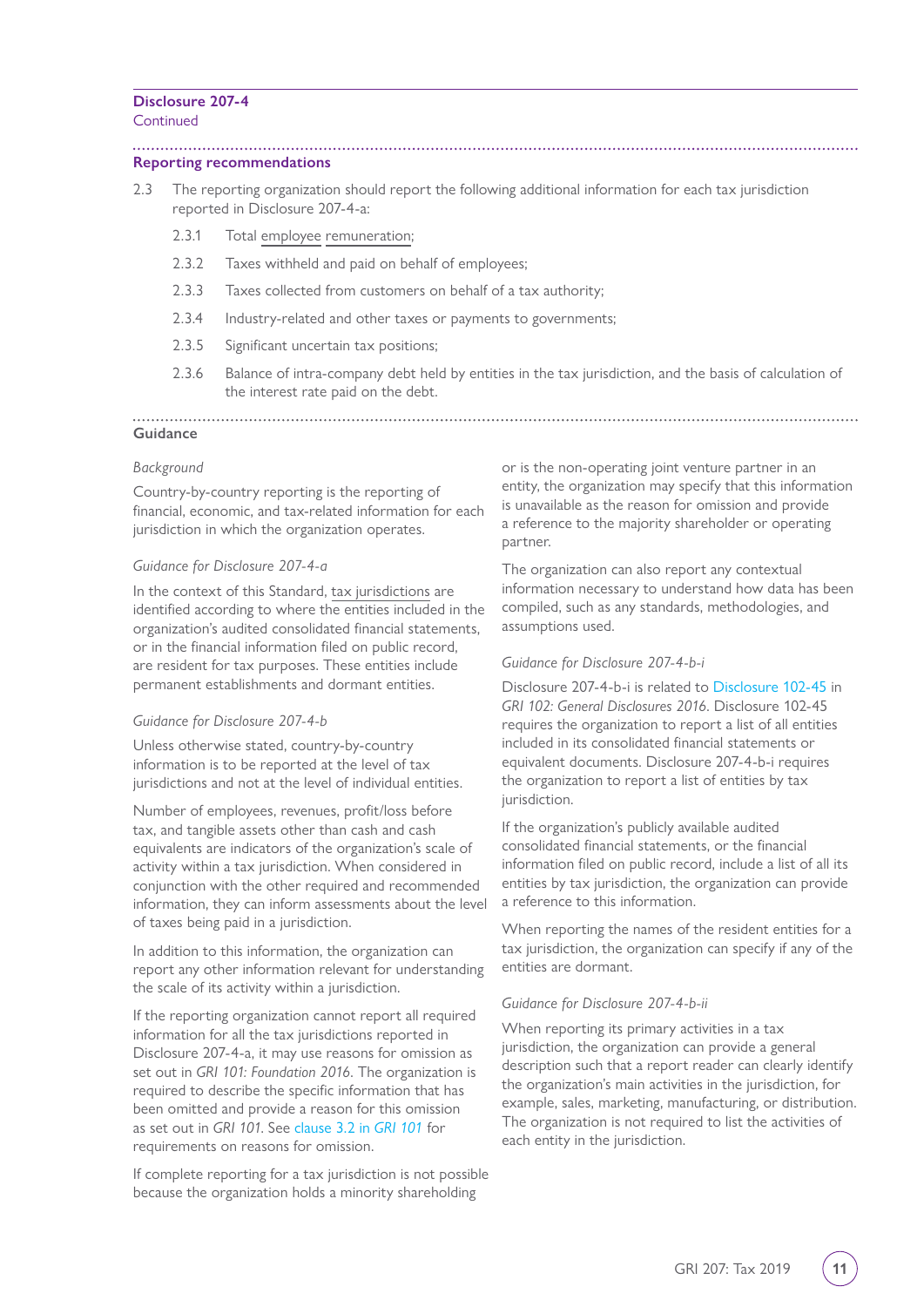#### **Disclosure 207-4 Continued**

#### *Guidance for Disclosure 207-4-b-iii*

[Employee](#page-13-5) numbers can be reported using an appropriate calculation, such as head count at the end of the time period reported in Disclosure 207-4-c or a full-time equivalent (FTE) calculation. To enable comparability, it is important that the organization applies the approach consistently across all tax jurisdictions and between time periods.

If the organization is unable to report exact figures, it can report the number of employees to the nearest ten or, where the number of employees is greater than 1000, to the nearest 100.

The number of employees is one indicator of the organization's scale of activity in a tax jurisdiction. In addition to the number of employees, the organization may report the number of [workers](#page-14-3) (excluding employees) performing the organization's activities, if this helps explain the organization's scale of activity in the jurisdiction. It is important that the organization reports the number of employees and/or the number of workers consistently across all jurisdictions and between time periods.

#### *Guidance for Disclosures 207-4-b-iv and 207-4-b-v*

These disclosures require the organization to report revenues from third-party sales for each tax jurisdiction and from intra-group transactions between that jurisdiction and other tax jurisdictions. Intra-group transactions within the same tax jurisdiction are not required, but the organization can report this information separately.

Intra-group transactions between jurisdictions can influence the tax bases of the organization in the jurisdictions involved in these transactions. Intra-group transactions within the same tax jurisdiction do not affect the tax base of the organization within that jurisdiction.

For this reason, revenues from third-party sales and intra-group transactions with other jurisdictions are a more appropriate indicator of an organization's scale of activity in a tax jurisdiction than aggregated revenues. Aggregated revenues could result in local revenues being double-counted, which might create a misleading impression about the organization's scale of activity in a jurisdiction.

The organization can also report other sources of revenue, for example, dividends, interest, and royalties, where this is standard practice in the sector of the organization.

#### *Guidance for Disclosure 207-4-b-vi*

When reporting profit/loss before tax for a tax jurisdiction, the organization can calculate the consolidated profit/loss before tax for all its resident entities in the jurisdiction.

#### *Guidance for Disclosure 207-4-b-vii*

When reporting tangible assets for a tax jurisdiction, the organization can calculate the consolidated total of the net book values of tangible assets for all its resident entities in the jurisdiction.

#### *Guidance for Disclosure 207-4-b-viii*

When reporting corporate income tax paid on a cash basis for a tax jurisdiction, the organization can calculate the total actual corporate income tax paid during the time period reported in Disclosure 207-4-c by all its resident entities in the jurisdiction. This includes cash taxes paid by entities to the jurisdiction of residence and to all other jurisdictions (e.g., withholding taxes incurred in other tax jurisdictions).

If the tax paid includes a significant amount of withholding tax, the organization can explain this. If taxes are incurred in other tax jurisdictions, the organization can report the amount of tax paid to the other tax jurisdictions separately and identify the jurisdictions where the tax was paid.

#### *Guidance for Disclosure 207-4-b-x*

When reporting the reasons for the difference between corporate income tax accrued on profit/loss and the tax due if the statutory tax rate is applied to profit/ loss before tax, the organization can describe items that explain the difference, such as tax reliefs, allowances, incentives, or any special tax provisions where an entity benefits from preferential tax treatment.

The organization can group explanatory items into a generic category, such as 'other', if these items together do not exceed 10% of the difference.

The organization can also report the expiration date, investment requirements, and likely long-term continuity of tax reliefs or incentives for a jurisdiction.

In addition to providing a qualitative explanation as required by this disclosure, the organization can also report a quantitative corporate tax reconciliation.

#### *Guidance for Disclosure 207-4-c and clause 2.1*

The principle of Timeliness is described in [clause 1.10 in](https://www.globalreporting.org/standards/media/1036/gri-101-foundation-2016.pdf#page=16)  *[GRI 101: Foundation 2016](https://www.globalreporting.org/standards/media/1036/gri-101-foundation-2016.pdf#page=16)*. The organization is expected to commit to regularly providing a consolidated disclosure of its economic, environmental, and social impacts, at a single point in time. However, the information required in Disclosure 207-4 might not be available for reporting until a later point in time.

If the information required in Disclosure 207-4 is not available for the time period covered by the most recent audited consolidated financial statements or financial information filed on public record, the organization may report information for the time period covered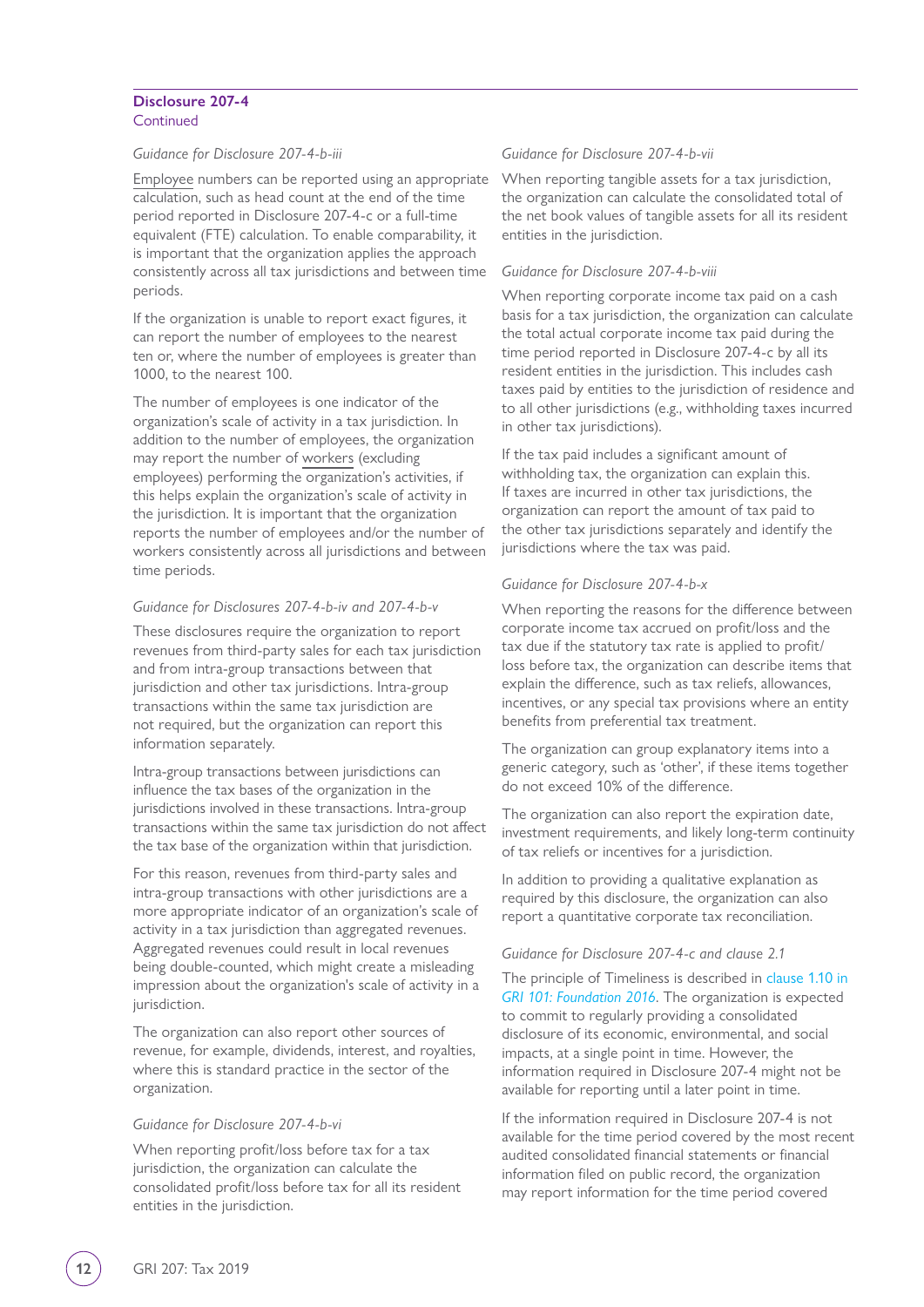#### **Disclosure 207-4 Continued**

by the audited consolidated financial statements, or the financial information filed on public record, immediately preceding the most recent ones.

Where this time period differs from the [reporting](#page-14-4)  [period](#page-14-4), the organization can specify the reason why.

#### *Guidance for clause 2.2.1*

For each of the disclosures specified in clause 2.2.1, the data is considered to be reconciled when the sum of this data for all tax jurisdictions equals the amount reported in the organization's audited consolidated financial statements or in the financial information filed on public record.

#### *Guidance for clause 2.2.3*

When providing information for stateless entities, the organization can also include their jurisdiction of incorporation.

#### *Guidance for clause 2.3.1*

Total [employee](#page-13-5) [remuneration](#page-13-6) in a tax jurisdiction can reflect the business value provided by the entities in that jurisdiction to the organization as a whole.

Total employee remuneration also represents the basis for calculating taxes withheld and paid on behalf of employees, covered under clause 2.3.2.

#### *Guidance for clause 2.3.2*

Taxes withheld and paid on behalf of employees refer to taxes withheld by the organization from employee remuneration to be paid to the tax authorities. These can include income taxes, payroll taxes, and social security contributions.

#### *Guidance for clause 2.3.3*

Taxes collected from customers refer to taxes and duties charged on and collected on the sales of certain products and services. These are paid by the organization to the tax authorities on behalf of customers.

#### *Guidance for clause 2.3.4*

Examples of industry-related and other taxes or payments to governments include:

- industry taxes (e.g., energy tax, airline tax);
- property taxes (e.g., land tax);
- product taxes (e.g., customs duties, alcohol and tobacco duties);

taxes and duties levied on the supply, use, or consumption of goods and services considered to be harmful to the environment (e.g., vehicle excise duties).

#### *Guidance for clause 2.3.5*

When reporting significant uncertain tax positions for a tax jurisdiction, the organization can report the value of the tax positions in line with its audited consolidated financial statements or the financial information filed on public record.

The organization can provide a description of tax positions that have not been agreed with the relevant tax authorities at the end of the time period reported in Disclosure 207-4-c. The description can include the nature of the disagreement and the reasons for any change in tax positions that occurred during the time period, where relevant.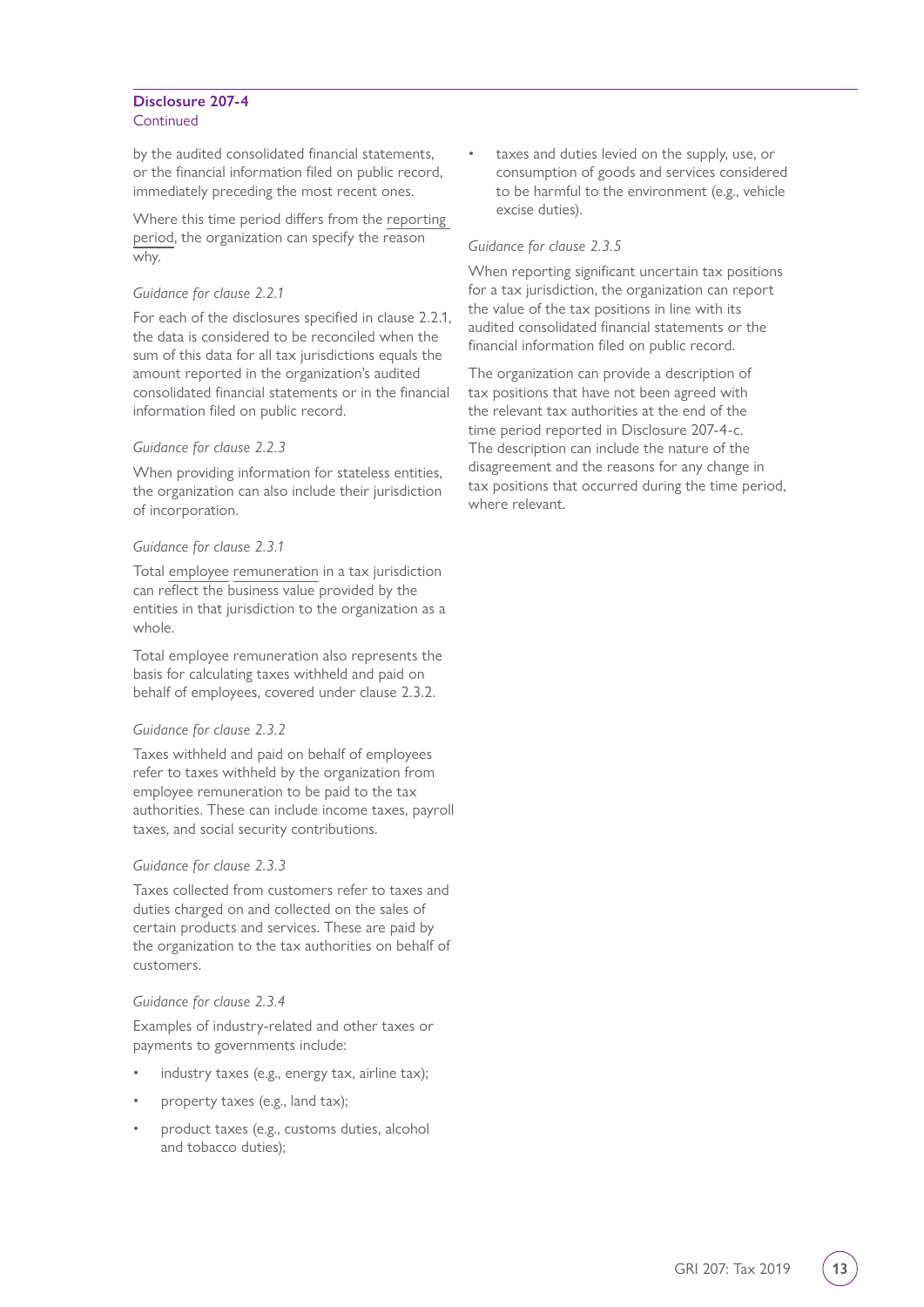# <span id="page-13-0"></span>**Glossary**

This Glossary includes definitions for terms used in this Standard, which apply when using this Standard. These definitions may contain terms that are further defined in the complete *[GRI Standards Glossary](https://www.globalreporting.org/standards/media/1913/gri-standards-glossary.pdf)*.

All defined terms are underlined. If a term is not defined in this Glossary or in the complete *GRI Standards Glossary*, definitions that are commonly used and understood apply.

#### <span id="page-13-5"></span>**employee**

individual who is in an employment relationship with the organization, according to national law or its application

#### <span id="page-13-4"></span>**governance body**

committee or board responsible for the strategic guidance of the organization, the effective monitoring of management, and the accountability of management to the broader organization and its [stakeholders](#page-14-1)

#### <span id="page-13-3"></span>**highest governance body**

formalized group of persons charged with ultimate authority in an organization

**Note:** In instances where the highest governance body consists of [two tiers,](https://www.globalreporting.org/standards/media/1913/gri-standards-glossary.pdf) both tiers are to be included.

#### <span id="page-13-1"></span>**impact**

In the GRI Standards, unless otherwise stated, 'impact' refers to the effect an organization has on the economy, the environment, and/or society, which in turn can indicate its contribution (positive or negative) to [sustainable development.](#page-14-0)

- **Note 1:** In the GRI Standards, the term 'impact' can refer to positive, negative, actual, potential, direct, indirect, short-term, long-term, intended, or unintended impacts.
- **Note 2:** Impacts on the economy, environment, and/or society can also be related to consequences for the organization itself. For example, an impact on the economy, environment, and/or society can lead to consequences for the organization's business model, reputation, or ability to achieve its objectives.

#### <span id="page-13-2"></span>**material topic**

[topic](https://www.globalreporting.org/standards/media/1913/gri-standards-glossary.pdf) that reflects a reporting organization's significant economic, environmental and social [impacts](#page-13-1); or that substantively influences the assessments and decisions of [stakeholders](#page-14-1)

- **Note 1:** For more information on identifying a material topic, see the [Reporting Principles for defining](https://www.globalreporting.org/standards/media/1036/gri-101-foundation-2016.pdf#page=8)  [report content](https://www.globalreporting.org/standards/media/1036/gri-101-foundation-2016.pdf#page=8) in *GRI 101: Foundation*.
- **Note 2:** To prepare a report in accordance with the GRI Standards, an organization is required to report on its material topics.
- **Note 3:** Material topics can include, but are not limited to, the topics covered by the GRI Standards in the 200, 300, and 400 series.

#### <span id="page-13-6"></span>**remuneration**

[basic salary](https://www.globalreporting.org/standards/media/1913/gri-standards-glossary.pdf) plus additional amounts paid to a [worker](#page-14-3)

**Note:** Examples of additional amounts paid to a worker can include those based on years of service, bonuses including cash and equity such as stocks and shares, benefit payments, overtime, time owed, and any additional allowances, such as transportation, living and childcare allowances.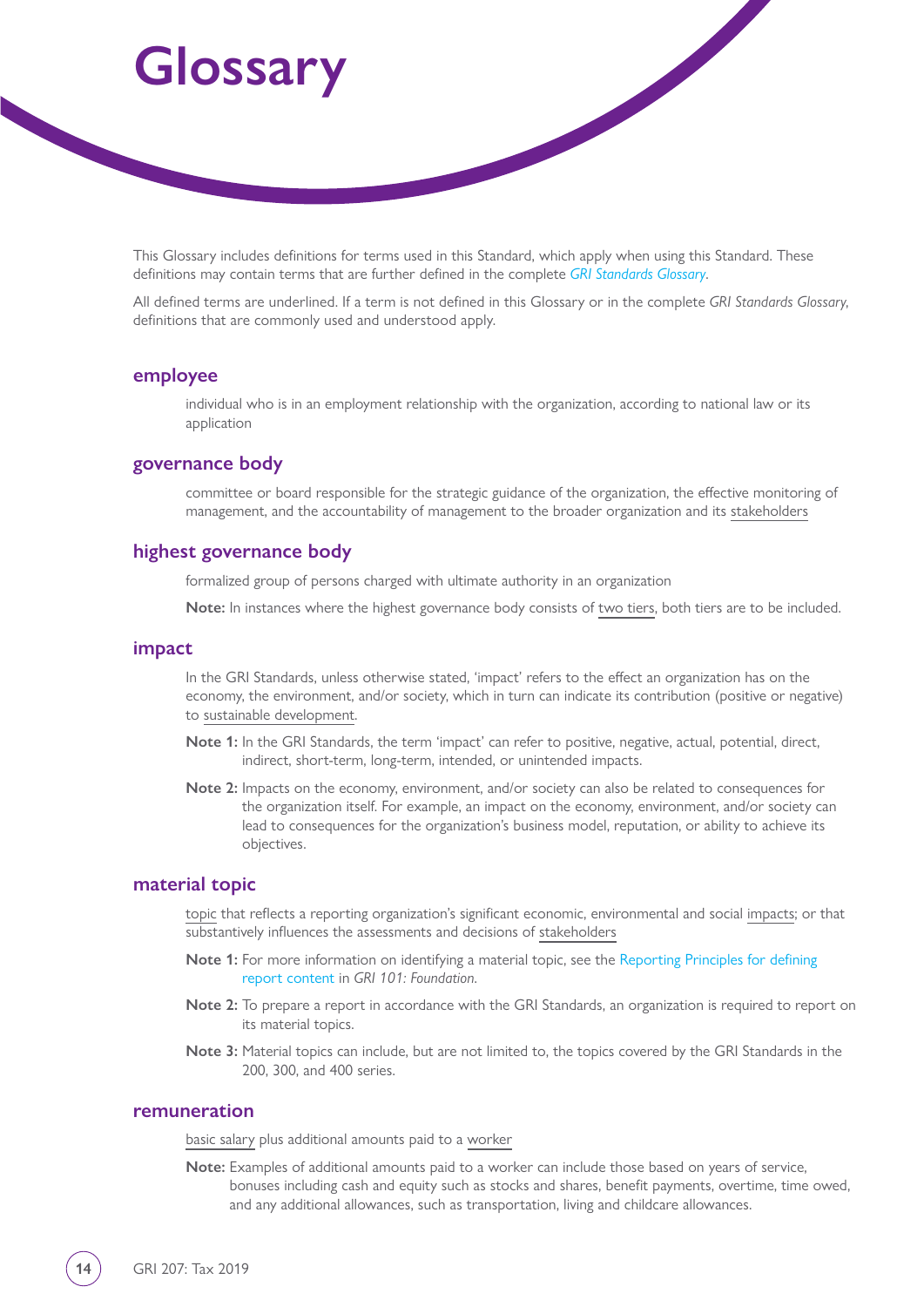#### <span id="page-14-4"></span>**reporting period**

specific time span covered by the information reported

**Note:** Unless otherwise stated, the GRI Standards require information from the organization's chosen reporting period.

#### <span id="page-14-1"></span>**stakeholder**

entity or individual that can reasonably be expected to be significantly affected by the reporting organization's activities, [products](https://www.globalreporting.org/standards/media/1913/gri-standards-glossary.pdf) and [services](https://www.globalreporting.org/standards/media/1913/gri-standards-glossary.pdf), or whose actions can reasonably be expected to affect the ability of the organization to successfully implement its strategies and achieve its objectives

- **Note 1:** Stakeholders include entities or individuals whose rights under law or international conventions provide them with legitimate claims vis-à-vis the organization.
- **Note 2:** Stakeholders can include those who are invested in the organization (such as [employees](#page-13-5) and shareholders), as well as those who have other relationships to the organization (such as other [workers](#page-14-3) who are not employees, [suppliers](https://www.globalreporting.org/standards/media/1913/gri-standards-glossary.pdf), [vulnerable groups](https://www.globalreporting.org/standards/media/1913/gri-standards-glossary.pdf), [local communities](https://www.globalreporting.org/standards/media/1913/gri-standards-glossary.pdf), and NGOs or other civil society organizations, among others).

#### <span id="page-14-0"></span>**sustainable development/sustainability**

development that meets the needs of the present without compromising the ability of future generations to meet their own needs

- **Note 1:** Sustainable development encompasses three dimensions: economic, environmental and social.
- **Note 2:** Sustainable development refers to broader environmental and societal interests, rather than to the interests of specific organizations.
- **Note 3:** In the GRI Standards, the terms 'sustainability' and 'sustainable development' are used interchangeably.

#### <span id="page-14-2"></span>**tax jurisdiction**

country or territory with autonomous taxing powers similar to a country

- **Note 1:** Territories with autonomous taxing powers similar to a country are those that have a level of autonomy such that they can participate in the Organisation for Economic Co-operation and Development (OECD) and Council of Europe's *The Multilateral Convention on Mutual Administrative Assistance in Tax Matters*. Examples of such territories include Bermuda, Hong Kong, and Jersey.
- **Note 2:** The definition for tax jurisdiction includes those countries or territories that choose not to exercise their fiscal autonomy to charge taxes.

#### <span id="page-14-3"></span>**worker**

person that performs work

- **Note 1:** The term 'workers' includes, but is not limited to, [employees.](#page-13-5)
- **Note 2:** Further examples of workers include interns, apprentices, self-employed persons, and persons working for organizations other than the reporting organization, e.g., for [suppliers](https://www.globalreporting.org/standards/media/1913/gri-standards-glossary.pdf).
- **Note 3:** In the context of the GRI Standards, in some cases it is specified whether a particular subset of workers is to be used.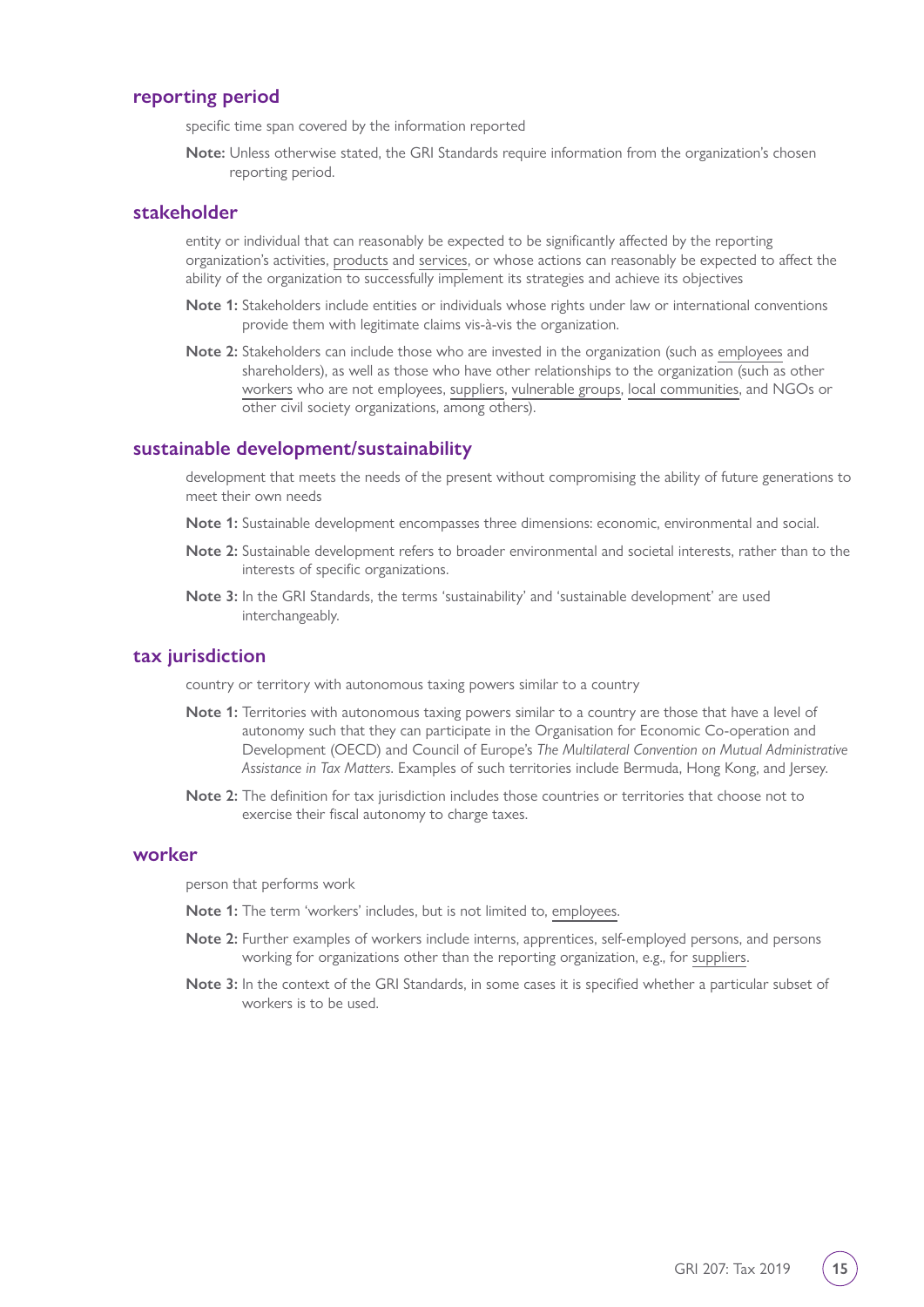# <span id="page-15-0"></span>**References**

The following documents informed the development of this Standard and can be helpful for understanding and applying it.

#### **Authoritative intergovernmental instruments:**

- 1. Organisation for Economic Co-operation and Development (OECD), *Co-operative Tax Compliance: Building Better Tax Control Frameworks*, 2016.
- 2. Organisation for Economic Co-operation and Development (OECD), *OECD Guidelines for Multinational Enterprises*, 2011.
- 3. Organisation for Economic Co-operation and Development (OECD), *Transfer Pricing Documentation and Country-by-Country Reporting, Action 13 - 2015 Final Report*, OECD/G20 Base Erosion and Profit Shifting Project, 2015.
- 4. Organisation for Economic Co-operation and Development (OECD) and Council of Europe, *The Multilateral Convention on Mutual Administrative Assistance in Tax Matters: Amended by the 2010 Protocol*, 2011.
- 5. United Nations (UN) Resolution, *Transforming our world: the 2030 Agenda for Sustainable Development*, 2015.

#### **Other relevant references:**

- 6. International Financial Reporting Standards (IFRS) Foundation, *IAS 12 Income Taxes*, 2016.
- 7. International Financial Reporting Standards (IFRS) Foundation, *IFRS 12 Disclosure of Interests in Other Entities*, 2019.